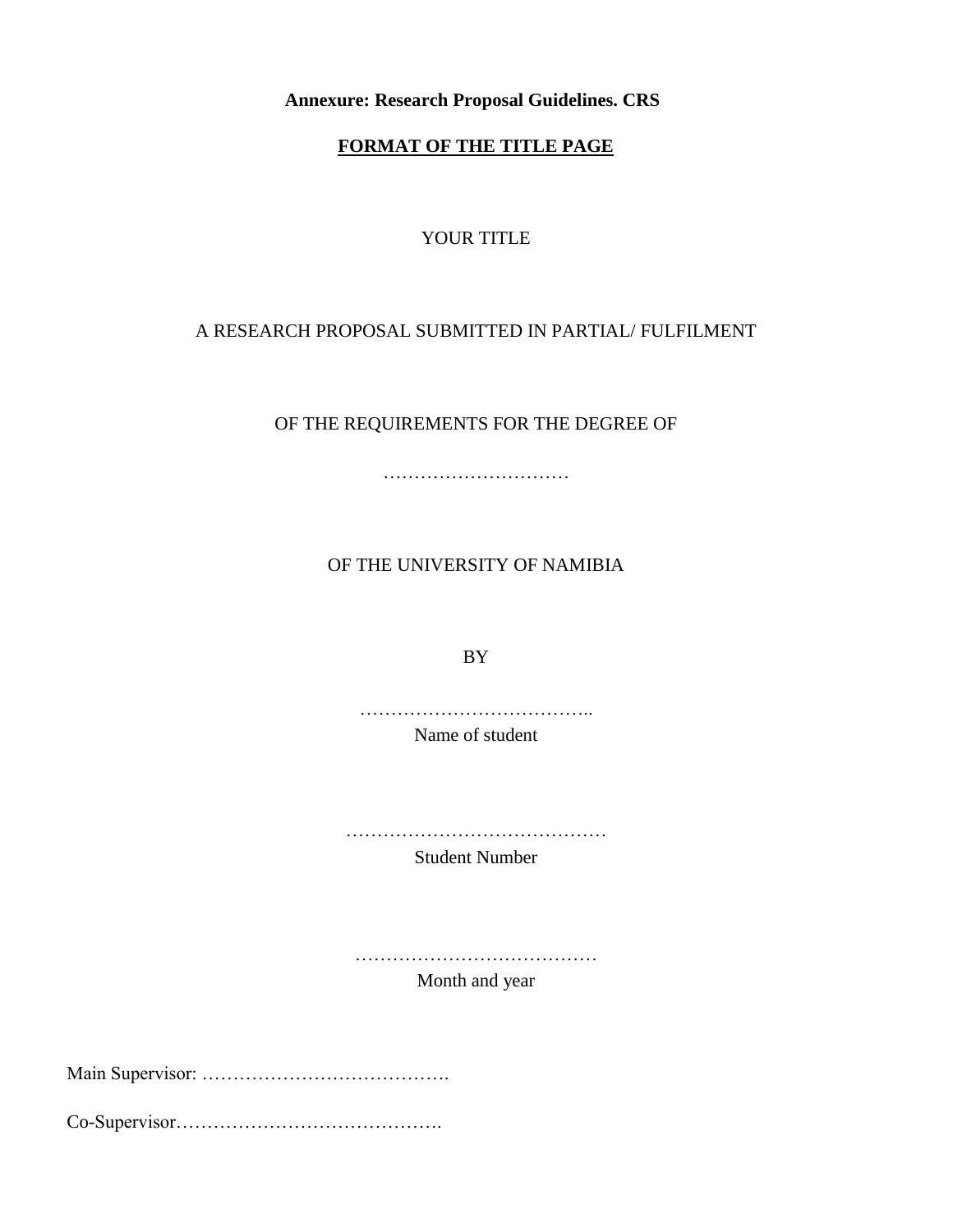### **PROJECTS PROPOSAL FORMAT**

Your proposal should be typed using Times New Roman **size font 12**, **double line spacing** and should not be more than **8 pages for Masters by course work, 10 pages for Masters by research and 15 pages for PhD** (including references) use the prescribed referencing style.

The proposal should have the following HEADINGS (and subheadings):

## **1. INTRODUCTION**

## **1.1 Orientation to the study**

General overview of your study, using key literature pieces, stating research concerns, disagreements, controversies, gaps in the literature and/or knowledge, unanswered questions and whatever makes your topic worth researching

## **1.2 Statement of the problem**

Concisely formulate the research problem by indicating research issue(s) you would like to investigate and clearly indicating the purpose(s) of your study.

## **1.3 Research questions and/or objectives of the study**

Based on the problem statement of your research state the objectives and research questions of your study.

## **1.4 Hypothesis of the study (where applicable)**

Where possible and based on the problem statement, state a testable hypothesis of the study. These are explanations made on the basis of limited evidence as a starting point for further investigation (every research has some sort of a hypothesis – an educated guess)

### **1.5 Significance of the study**

State the importance and the anticipated contributions of your study to knowledge, community and/or society.

### **1.6 Limitation of the study**

The researcher identified what hindered the successful completion of the stud, indicating the logistical and resource limitations of your study. Also, explaining why and how these hindrances to the studies were overcome.

### **1.7 Delimitations of the study**

The researcher indicated the "borders" of his/her study, i.e. specified how far and wide the study was carried out (indicating the scope of your study).